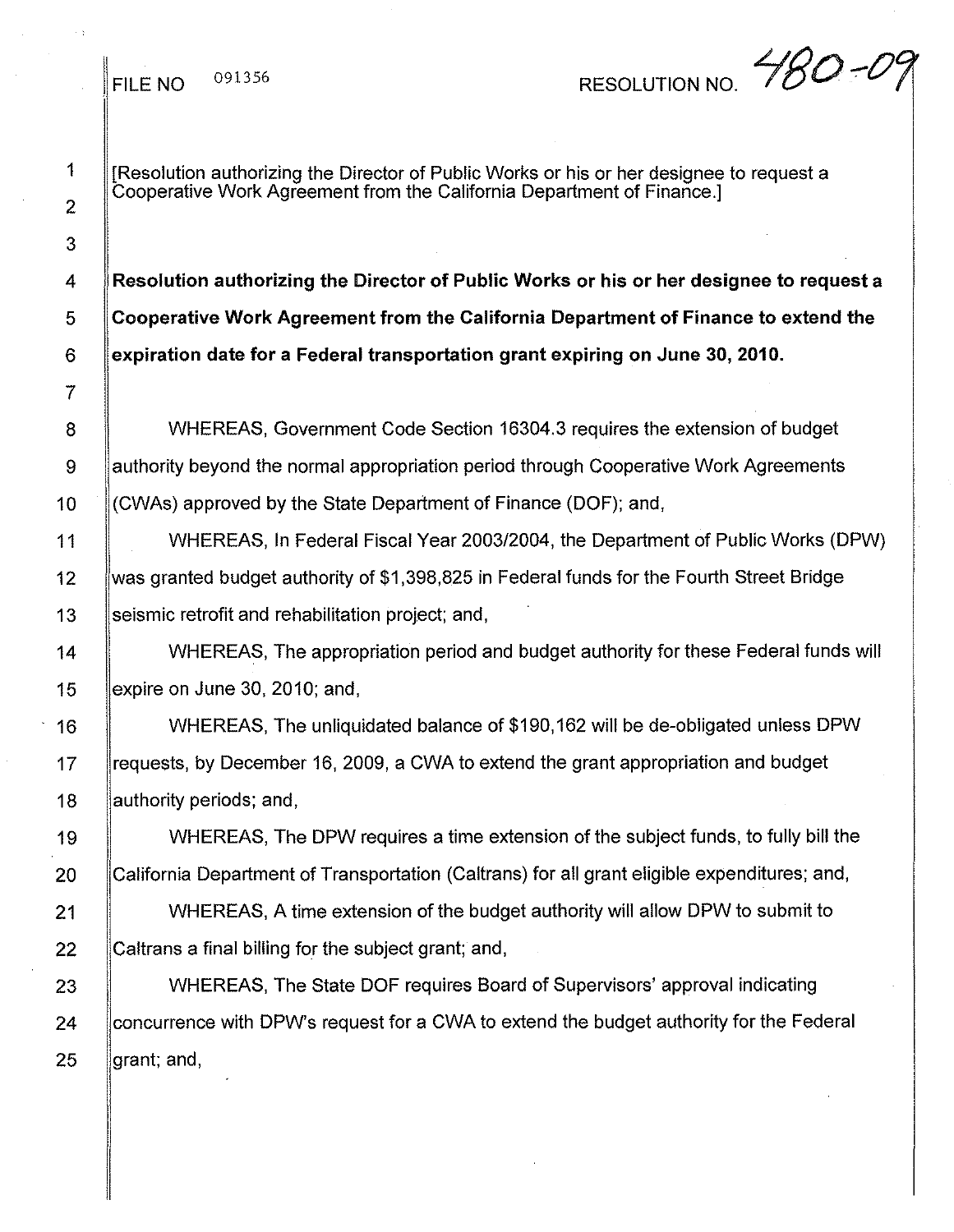1 WHEREAS, Approval of the subject resolution will authorize the DPW to request a 2 CWA from the State DOF; now, therefore, be it

3 RESOLVED, That the Director of DPW or his or her designee has delegated authority 4 to approve the CWA with the State DOF extending the expiration dates for a Federal 5 Transportation grant expiring on June 30, 2010.

Recommended:

II

Department Head

Approved:

Mayor